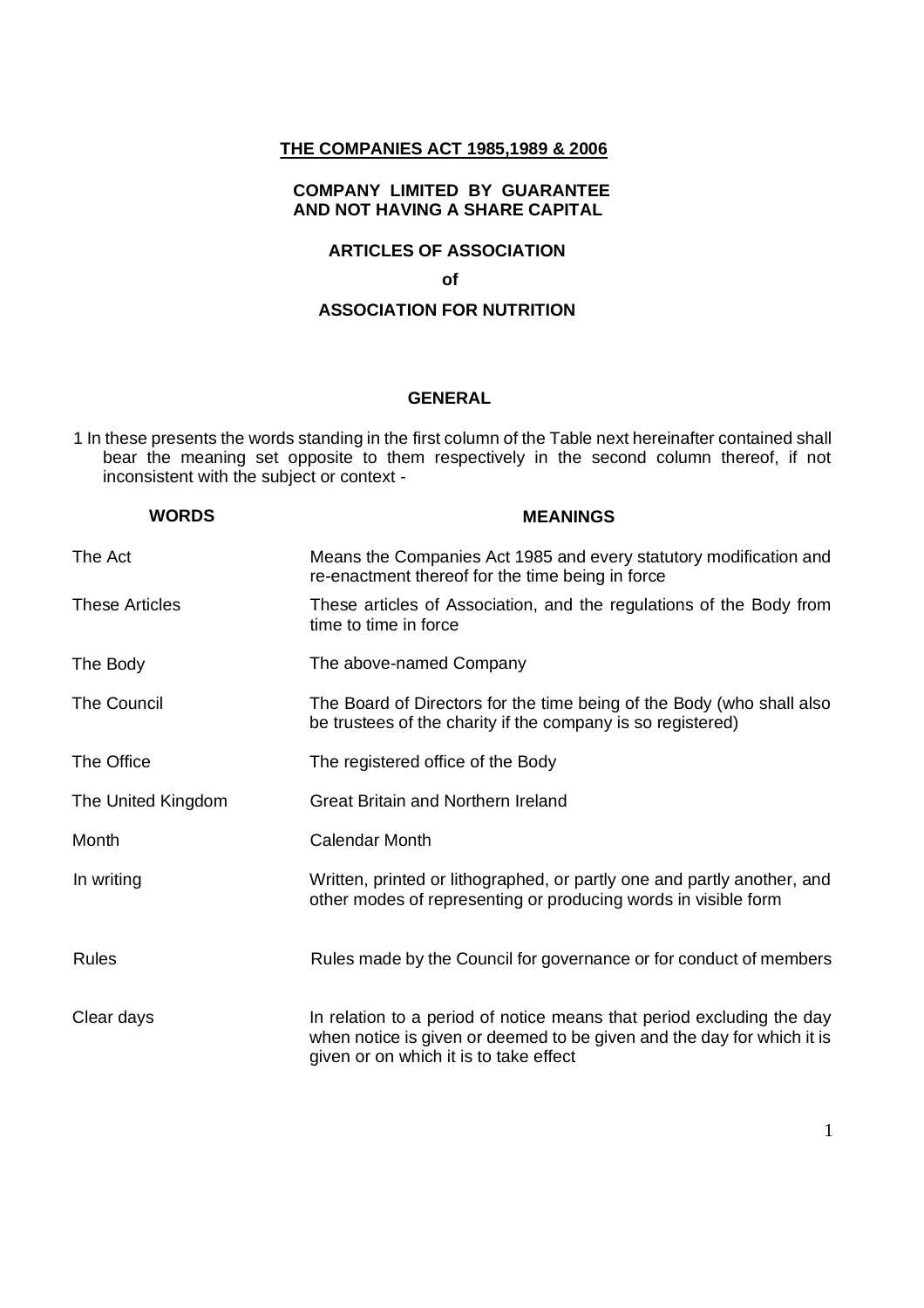#### Professional firm or practice reporting on financial affairs, includes Examiners as well as Auditors **Auditors**

And words importing the singular number only shall include the plural number, and vice versa

Words importing the masculine gender only shall include the feminine gender, and

Subject as aforesaid, any words or expressions defined in the Act shall, if not inconsistent with the subject or context, bear the same meanings in the Articles

- 1 The name of the Company (hereinafter called "the Body") is "Association for Nutrition")
- 2 The registered office of the Body is to be situated in England or Wales
- 3 The objects for which the Body is established are
	- (a) To promote the health of the public by the promotion and maintenance of high standards of practice among and the regulation of nutritionists,
	- (b) To advance the study and practice of nutritional science and medicine,
	- (c) To advance the education of the public and to promote research for the public benefit in the field of nutrition, health and allied subjects ('the field')
- 4 And the Body shall have the following powers exercisable in furtherance of its said objects but not otherwise, namely -
	- (a) To promote education, training, scholarship, communication and knowledge creation, and high standards of professional practice, conduct and development among members and others engaged in the field,
	- (b) To control admission to the Body, and exclusion or suspension from it, in accordance with criteria and procedures laid down in the Rules or by the Council, and subject to rights of hearing and appeal, to create classes of membership and post-nominal designations to describe them, to maintain one or more registers of persons qualified in the field by admission to any of the classes of professional membership of the Body, and to enrol persons not so qualified (if any) as ordinary members and to exclude them as thought fit,
	- (c) To accredit (or decline to accredit) universities and colleges offering courses and programmes in the field,
	- (d) To maintain and publish other registers of persons, partnerships or incorporated bodies with particular professional or practical experience in the field or aspect thereof as the Council shall think fit, and to prescribe criteria for inclusion in or exclusion from such registers.
	- (e) To create and maintain such other lawful databases in electronic or other forms as may be deemed necessary for pursuit of the objects,
	- (f) To issue certificates, provided that no certificate issued by or on the authority of the Body shall contain any statement expressing or implying that it is granted by or on the authority of any Government Department or Authority unless it is in fact so granted,
	- (g) To promote application of the above in the public and private sectors, and widespread formal and informal recognition,
	- appropriate legislation, voluntary control, labelling, information dissemination and (h) To seek to engender public confidence in rational and balanced approaches to preserving and improving public health, sustainable food supplies, individual and collective sense of physical and cultural wellbeing, dignified protection of the vulnerable, and freedom of choice and from avoidable disease, including where consultation,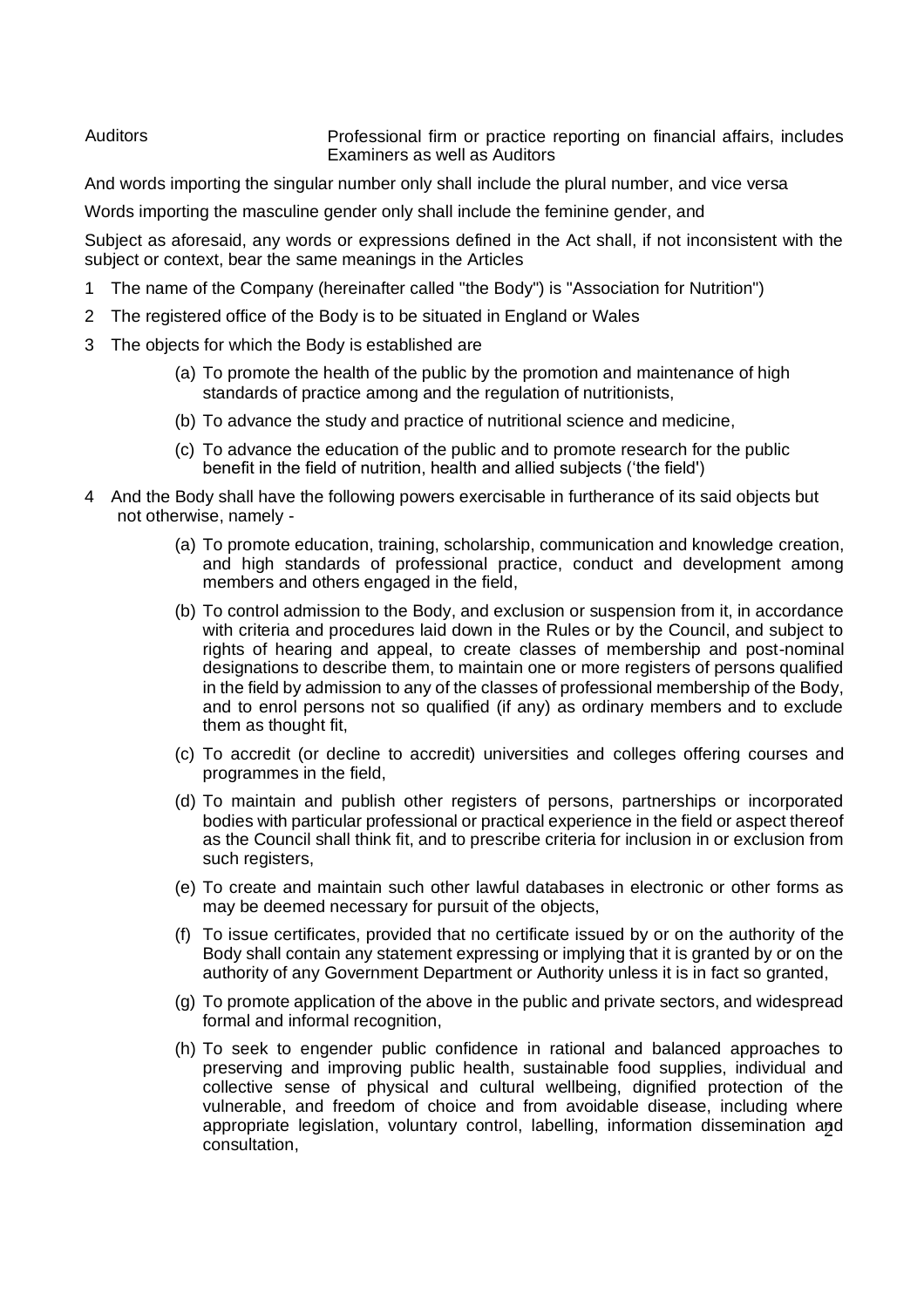- (i) To levy entry, certification, annual subscription, accreditation and other fees for different classes or categories of member and of partner organization,
- (j) To confer honours and awards,
- (k) To purchase, take on lease or in exchange, hire or otherwise acquire real, personal or intellectual property and rights or privileges, to construct, maintain and alter buildings or structures, and to sell, let, mortgage, dispose of or turn to account all or any of the property or assets of the Body,
- (I) To give any guarantee or indemnities to any persons or person, Corporation or Organisation transferring any property to the Body and to compromise all disputes or differences between any such person or persons, Corporation or Organisation and the Body,
- (m)To co-operate with chanties, voluntary bodies and statutory authorities, and to exchange information and advice with them, and to promote, subscribe for, purchase or otherwise acquire any company, society or other institution or any interest in the same in furtherance of the Objects,
- (n) To undertake and execute any charitable trusts which may lawfully be undertaken by the Body,
- (o) To borrow or raise money on such terms and on such security as may be thought fit, and to solicit, accept and refuse donations, gifts and sponsorship,
- (p) To sue for the recovery of debts or in pursuit of the objects.
- (q) To invest the moneys of the Body not immediately required for its purposes in or upon such investments, securities or property as may be thought fit, or to employ professional fund managers to do so, subject nevertheless to such conditions (if any) and such consents (if any) as may for the time being be imposed or required by law and subject also as hereinafter provided,
- (r) To lawfully employ, remunerate, dismiss and control staff, consultants or special advisers, including independent persons,
- (s) To establish committees, branches, divisions and commissions of various kinds to advise and assist the Council in pursuit of the Objects, with such revocable remits, terms of office, delegated powers (if any) and composition as the Council may determine,
- (t) To provide indemnity insurance to cover the liability of the members of the Council which by virtue of any rule of law would otherwise attach to them in respect of any negligence, default, breach of trust or breach of duty of which they may be guilty in relation to the Body, provided that any such insurance shall not extend to any claim arising from any act or omission which the members of the Council knew to be a breach of trust or breach of duty or which was committed by the members of the Council in reckless disregard to whether it was a breach of trust or breach of duty or not and provided also that any such insurance shall not extend to the costs of any unsuccessful defence to a criminal prosecution brought against the members of the Council in their capacity as trustees of the Body,
- (u) To establish and support or aid in the establishment and support of any charitable associations or institutions and to subscribe or guarantee money for charitable purposes,
- (v) To ensure that the Body be registered or recognised in any part of the world if and when desirable,
- (w)To enter into partnerships or amalgamations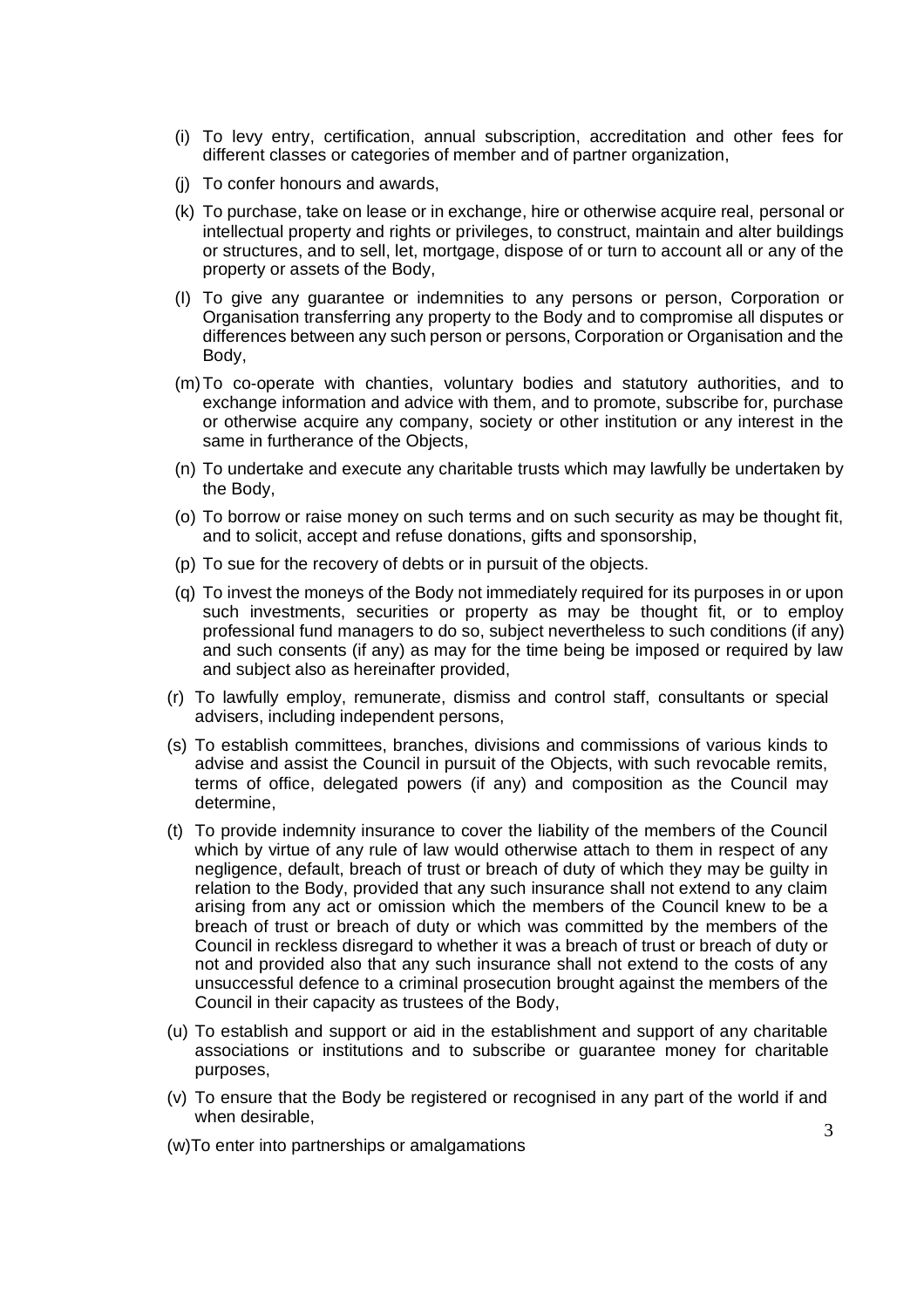- (x) To create Rules and subsidiary standing orders for the better governance of the Body,
- (y) To apply for and take all necessary steps to obtain any Statutory or other powers or privileges required or deemed to be expedient for the furtherance of the objects and work of the body and to defray the costs and expenses involved,
- (z) To undertake other activity consistent with public protection, general public good in the field, and the Body's overall purposes and values, and to do all such other things as are incidental to the attainment or furtherance of the said objects or any of them

Provided that –

- (i) In case the Body shall take or hold any property which may be subject to any trusts, the Body shall only deal with or invest the same in such manner as allowed by law, having regard to such trusts,
- (ii) The Body's objects shall not extend to the regulation of relations between workers and employers or organisations of workers and organisations of employers,
- (iii) In case the Body shall take or hold any property subject to the jurisdiction of the Charity Commissioners for England and Wales, the Body shall not sell, mortgage, charge or lease the same without such authority, approval or consent as may be required by law, and as regards any such property the Council of the Body shall be chargeable for any such property that may come into their hands and shall be answerable and accountable for their own acts, receipts, neglects and defaults, and for the due administration of such property in the same manner and to the same extent as they would as such Council have been if no incorporation had been effected, and the incorporation of the Body shall not dimmish or impair any control or authority exercisable by the Chancery Division or the Charity Commissioners (if applicable) over such Council, but they shall as regards any such property be subject jointly and separately to such control or authority as if the Body were not incorporated
- 5. The income and property of the Body shall be applied solely towards the promotion of its objects as set forth in these Articles of Association and no portion thereof shall be paid or transferred directly or indirectly by way of dividend, bonus or otherwise howsoever by way of profit, to members of the Body No member of its Council shall be appointed to any office of the Body paid by salary or fees, or receive any remuneration or other benefit in money or money's worth from the Association

Provided that nothing herein shall prevent any payment in good faith by the Body

- (a) Of reasonable and proper remuneration to any member, officer or servant of the Body (not being a member of its Council) for any services rendered to the Body,
- (b) Of reasonable and proper remuneration to any member of the Council for services rendered by him to the Body as an examiner of any form of examination, written, practical or oral, set or approved by the Society,
- (c) Of interest at a rate not exceeding six per cent (6%) per annum on money lent or reasonable and proper rent for premises demised or let by any member of the Body or of its Council,
- (d) To any member of its Council of out-of-pocket expenses
- (e) To a company of which a member of the Body or any of its Council may be a member holding not more than one hundredth part of the capital of such company
- 4 6 Members of Council, members of committees, and the staff of the Body shall be indemnified out of the funds of the Body against any losses, expenses or liability incurred by them in or about the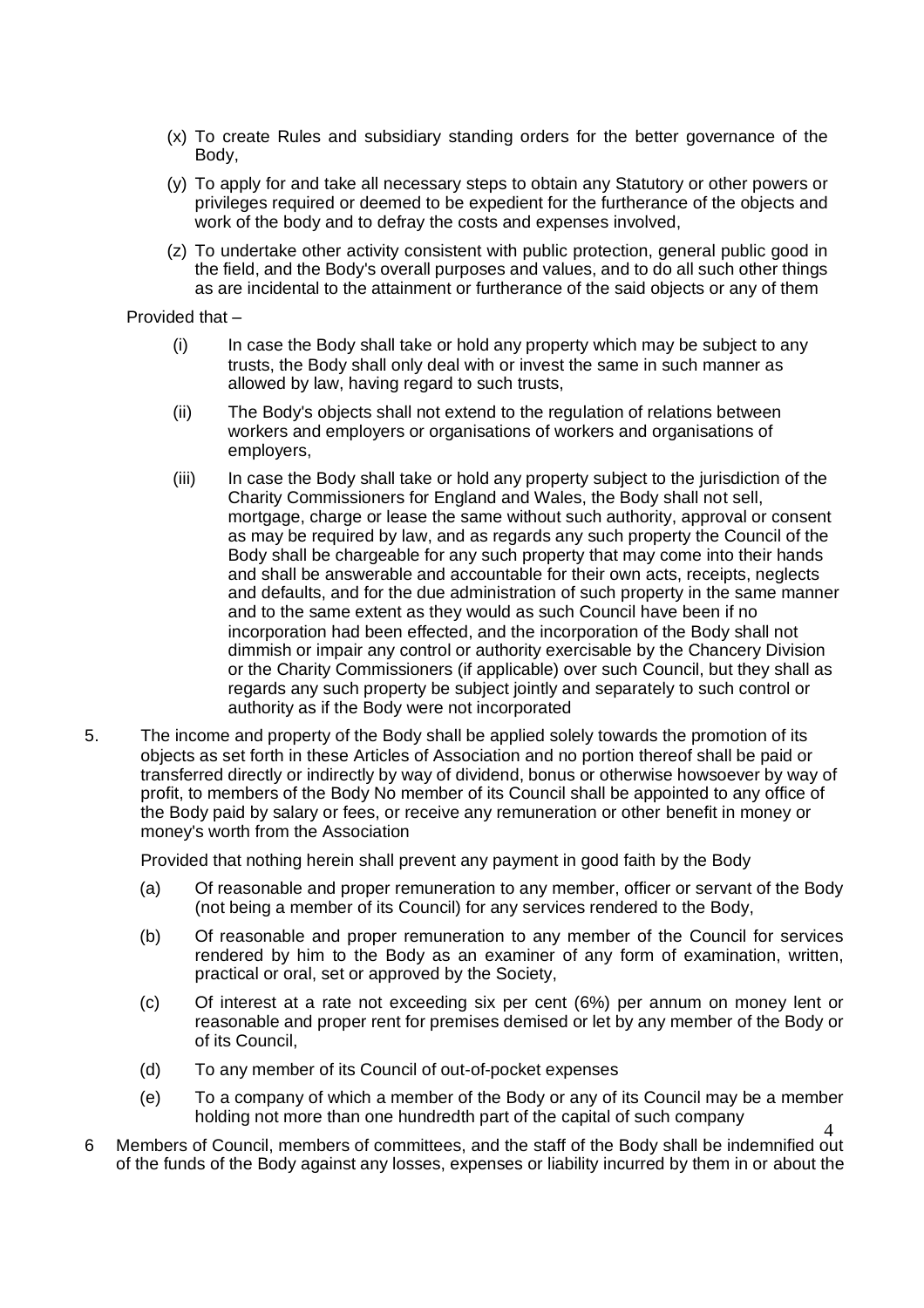discharge of their duties, unless arising from their own negligence or wilful default No member of the Council or a Committee, trustee or member of the staff of the Body shall be liable for any act other than his own or for signing any receipt or other document or doing any other act, or for any loss or expense which may happen to the Body, otherwise than through his own wilful act or default

- 7 The Council, or the Council acting with the approval of a General Meeting, may from time to time make and subsequently rescind vary or add to any such Rules as they think fit for the purpose of carrying into effect any provision of the Memorandum or Articles of Association for regulating the affairs of the Body
- 8 The Memorandum or Articles of Association may be amended or rescinded by special resolution of a General Meeting But no addition, alteration or amendment shall be made to or in the provisions of the Memorandum or Articles of Association for the time being in force, which would have the effect that the Body shall cease to be a company to which section 30 of the Companies Act 1985 applies, or, if it is by then a registered charity, be such as to contravene the provisions of charitable status
- 9 The liability of the members is limited
- 10 Every member of the Body undertakes to contribute such amount as may be required (not exceeding £1) to the assets of the Body if it should be wound up while he is a member or within one year after he ceases to be a member, for payment of the Body's debts and liabilities contracted before he ceases to be a member, and of the costs, charges and expenses of winding up, and for the adjustment of the rights of the contributories among themselves
- 11 If upon the winding up or dissolution of the Body there remains, after the satisfaction of all its debts and liabilities, any property whatsoever, the same shall not be paid to or distributed among the members of the Body but shall be given or transferred to some other charitable institution or institutions having objects similar to the objects of the Body, and which shall prohibit the distribution of its or their income and property to an extent at least as great as is imposed on the Body under or by virtue of Clause 5 hereof, such institution or institutions to be determined by the members of the Body at or before the time of dissolution, and in so far as effect cannot be given to such provision, then to some other charitable object
- 12 The subscribers to the Memorandum of Association and such other persons as the Council shall admit to membership in accordance with the Articles shall be members of the Body No person shall be admitted as a member of the Body, or to a particular class or category, unless he is approved by the Council and makes any payment required under the provisions of the Rules Every person who wishes to become a member shall deliver to the Body an application for membership in such form as the Council shall require to be executed by him Application procedures for particular classes or categories shall also be as stated in the Rules A member may at any time withdraw from the Body by giving at least sixty clear days' notice to the Body No refund of subscriptions paid shall be made, and liability for past subscriptions or actions will not be waived Membership shall not be transferable and shall cease on death or exclusion Exclusion or suspension may be resolved by the Council in cases of breach of Codes of Ethics or Conduct (subject to procedures and appeal mechanisms laid down in the Rules) and in cases of nonpayment of subscriptions or fees due
- 13 At its sole discretion, Council may make provision for organizations, associations, trusts, universities, public bodies, companies or other stakeholders or entities to become affiliated to the body on such terms, with such obligations and for such periods as it shall alone determine Such organizational affiliates (by whatever title or titles the Council shall formally describe them) shall have no rights or voting powers beyond those exercisable by individual members associated with the entities concerned
- 14 Membership shall be open to all those involved in the practice or business of nutrition, food and allied subjects ('the field')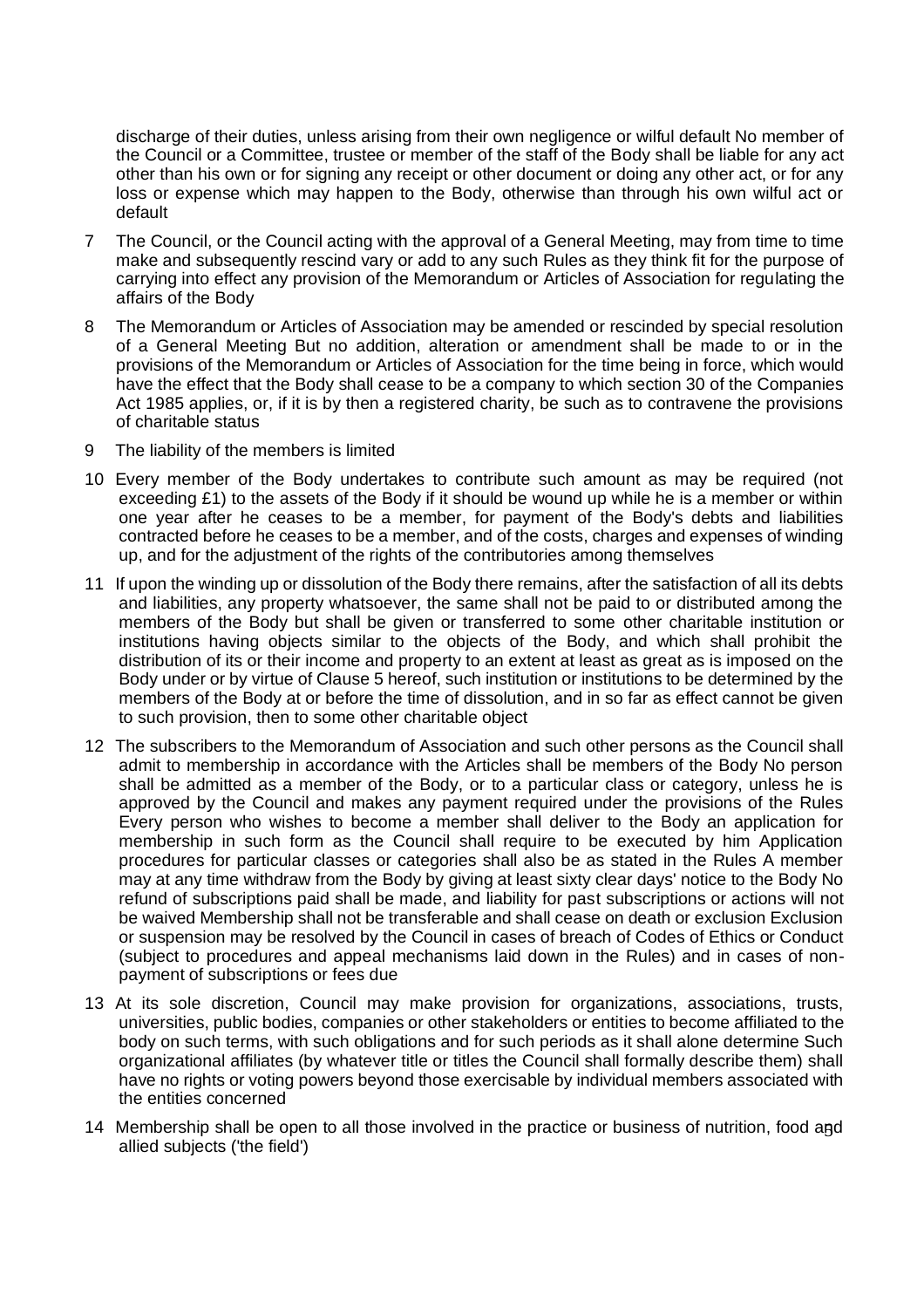- 15 All members must inform the body of their current postal address Any member may notify the Body in writing of an address for the purpose of his receiving electronic mail and having done so shall be deemed to have agreed to receive any notice, requisition, certificate or other document required to be given, delivered or sent to him under or in connection with the Memorandum or Articles of Association or the Rules by electronic mail If a member so notifies the Body of his electronic address the Body may satisfy its obligation to give deliver or send to him any notice or other document by
	- a Sending it to him at that address by such form of electronic mail as the Council may from time to time determine, or
	- b Publishing such notice or other document on a website and notifying him by electronic mail to that address that such notice and other document has been so published, specifying the address on the website on which it has been published, the place on the website where the notice or other document may be accessed and (if any such notice relates to a meeting of the Body) stating,
		- **i** That the notice concerns a notice of a meeting of the body,
		- **ii** The date, time and place of the meeting and,
		- in Whether the meeting is an annual or extraordinary meeting
- 16 The Body may notify members in writing of an address for the purpose of its receiving from members such form of electronic mail as the Council may determine and may specify what notice or other document may be sent to it by electronic mail and having done so shall be deemed to have agreed to receive any such notice or other document from members by such form of electronic mail
- 17 Any notice or other document sent in accordance with articles 6 or 7 above shall be deemed to be received at 1000 on the day following that on which it was transmitted Proof (in accordance with the formal recommendations of best practice contained in the guidance issued by the Institute of Chartered Secretaries and Administrators for the time being in force) that a notice or other document was sent by electronic mail shall be conclusive evidence of such sending

# **GENERAL MEETINGS**

- 18 The Body shall hold a General Meeting in every calendar year as its Annual General Meeting at such time and place (or if it is to be held electronically (whether entirely or partially) via the details for joining the meeting) as may be determined by the Council, and shall specify the meeting as such in the notices calling it, provided that every Annual General Meeting except the first shall be held not more than fifteen months after the holding of the last preceding Annual General Meeting, and that so long as the Body holds its first Annual General Meeting within eighteen months after its incorporation it need not hold it in the year of its incorporation or in the following year
- 19 All General Meetings, other than Annual General Meetings, shall be called Extraordinary General **Meetings**
- 20 The Council may whenever it thinks fit convene an Extraordinary General Meeting Extraordinary General Meetings shall also be convened on the requisition of thirty voting members
- but with the consent of all the members having the right to attend and vote thereat, or of such 21 Twenty-one clear days' notice in writing at the least of every Annual General Meeting and of every meeting convened to pass a Special Resolution or an Elective Resolution, and fourteen clear days' notice in writing at the least of every other General Meeting, specifying the place the day and the hour of meeting (or if it is to be held electronically (whether entirely or partially) the details for joining the meeting), and in the case of special business the general nature of that business, shall be given in manner hereinafter mentioned to such persons (including the Auditors, if any) as are under these Articles or under the Act entitled to receive such notices from the Association, proportion of them as is prescribed by the Act in the case of meetings other than Annual General Meetings, a meeting may be convened by such notice as those members may think fit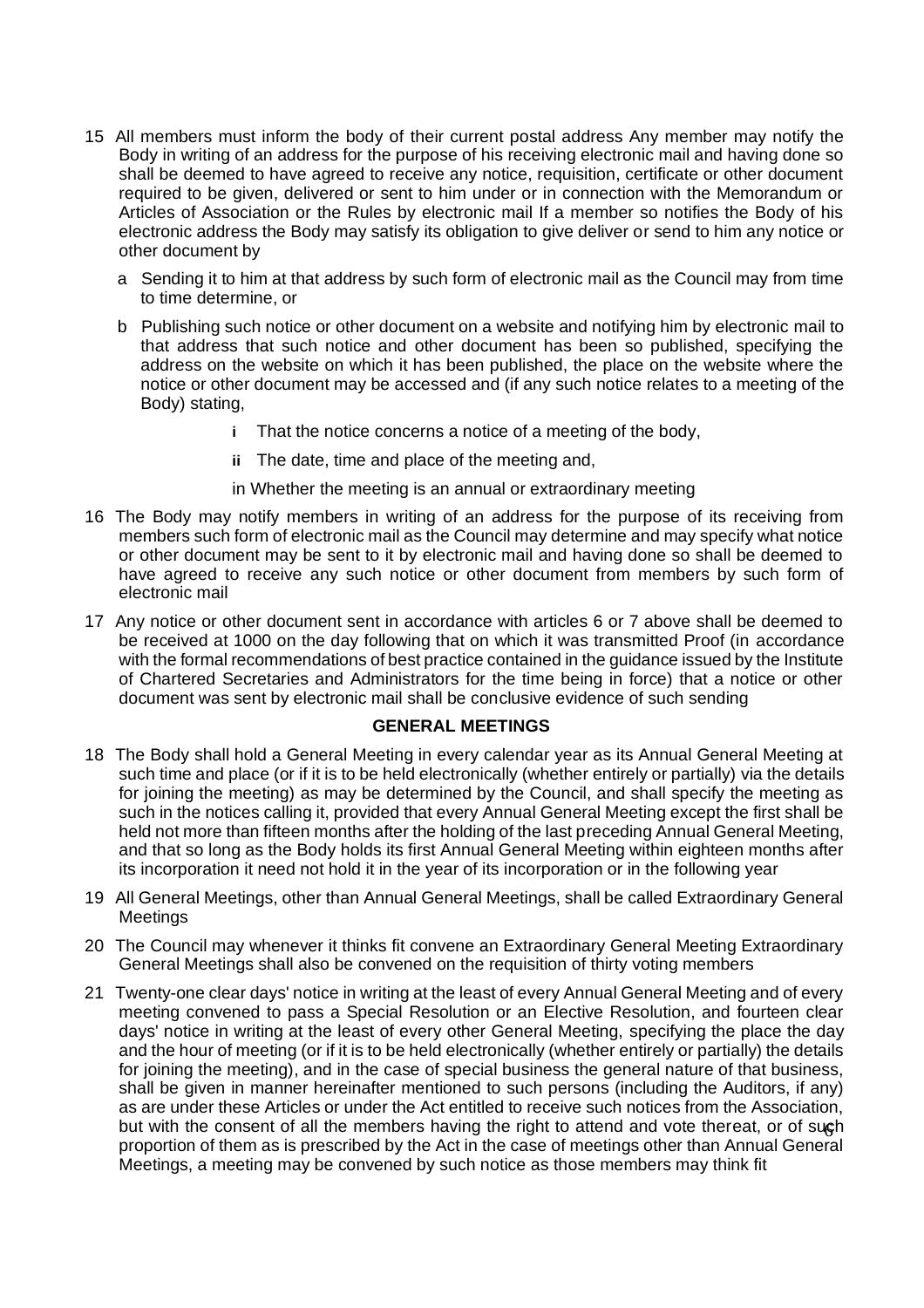22 The accidental *omission to give notice of* a *meeting to, or* the non-receipt of such *notice* by, any person entitled to receive notice thereof shall not invalidate any resolution passed, or proceeding had, at any meeting

# **PROCEEDINGS AT GENERAL MEETINGS**

- 23 The Council may make whatever arrangements they consider appropriate for holding a General Meeting by electronic means (either entirely or partially) which allows all those participating to speak, hear the presentations and comments of others, and exercise their voting rights at the General Meeting. The notice of the General Meeting shall issue instructions as to how to participate in, and vote at, such a meeting. Where a General Meeting is held by electronic means a member who participates by electronic means personally or by their proxy or their representative in that meeting in accordance with the instructions for the meeting is deemed to be present in person.
- 24 All business shall be deemed special that is transacted at an Extraordinary General Meeting, and all that is transacted at an Annual General Meeting shall also be deemed special, with the exception of the consideration of the income and expenditure account and balance sheet, and the reports of the Council and of the Auditors, the election of members of the Council in the place of those retiring, and the appointment of, and the fixing of the remuneration of, the Auditors
- 25 No business shall be transacted at any General Meeting unless a quorum is present when the meeting proceeds to business Save as herein otherwise provided three members personally present shall be a quorum
- 26 If within half an hour from the time appointed for the holding of a General Meeting a quorum is not present, the meeting, if convened on the requisition of members, shall be dissolved In any other case it shall stand adjourned to the same day in the next week, at the same time and place, or at such other date, time and place (or if it is to be held electronically (whether entirely or partially) via such details for joining the meeting) as the Council may determine If adjourned under these circumstances by precisely seven days with the same agenda, no new notice need be sent to members
- 27 The Chairman (if any) of the Council shall preside as Chairman at every General Meeting, but if there is no such Chairman, or if at any meeting he shall not be present within fifteen minutes after the time appointed for holding the same, or shall be unwilling to preside, the members present shall choose some member of the Council, or if no such member be present, or if all the members of the Council present decline to take the chair, they shall choose some member of the Body who shall be present to preside
- 28 The Chairman may, with the consent of any meeting at which a quorum is present (and shall if so directed by the meeting), adjourn the meeting from time to time, and from place to place (or if it is to be held electronically (whether entirely or partially) via such details for joining the meeting), but no business shall be transacted at any adjourned meeting other than business which might have been transacted at the meeting from which the adjournment took place Whenever a meeting is adjourned for thirty days or more, notice of the adjourned meeting shall be given in the same manner as of an original meeting Save as aforesaid, the members shall not be entitled to any notice of an adjournment, or of the business to be transacted at an adjourned meeting
- 7 29 At any General Meeting a resolution put to the vote of the meeting shall be decided on a show of hands, unless a poll is, before or upon the declaration of the result of the show of hands, demanded by the Chairman or by at least three members present, and unless a poll be so demanded a declaration by the Chairman of the meeting that a resolution has been carried, or carried unanimously or by a particular majority, or lost, or not carried by a particular majority, and an entry to that effect in the minute book of the Body shall be conclusive evidence of the fact without proof of the number or proportion of the votes recorded in favour of or against that resolution The demand for a poll may be withdrawn
- 30 Where a General Meeting is held electronically, a resolution put to the vote of the meeting shall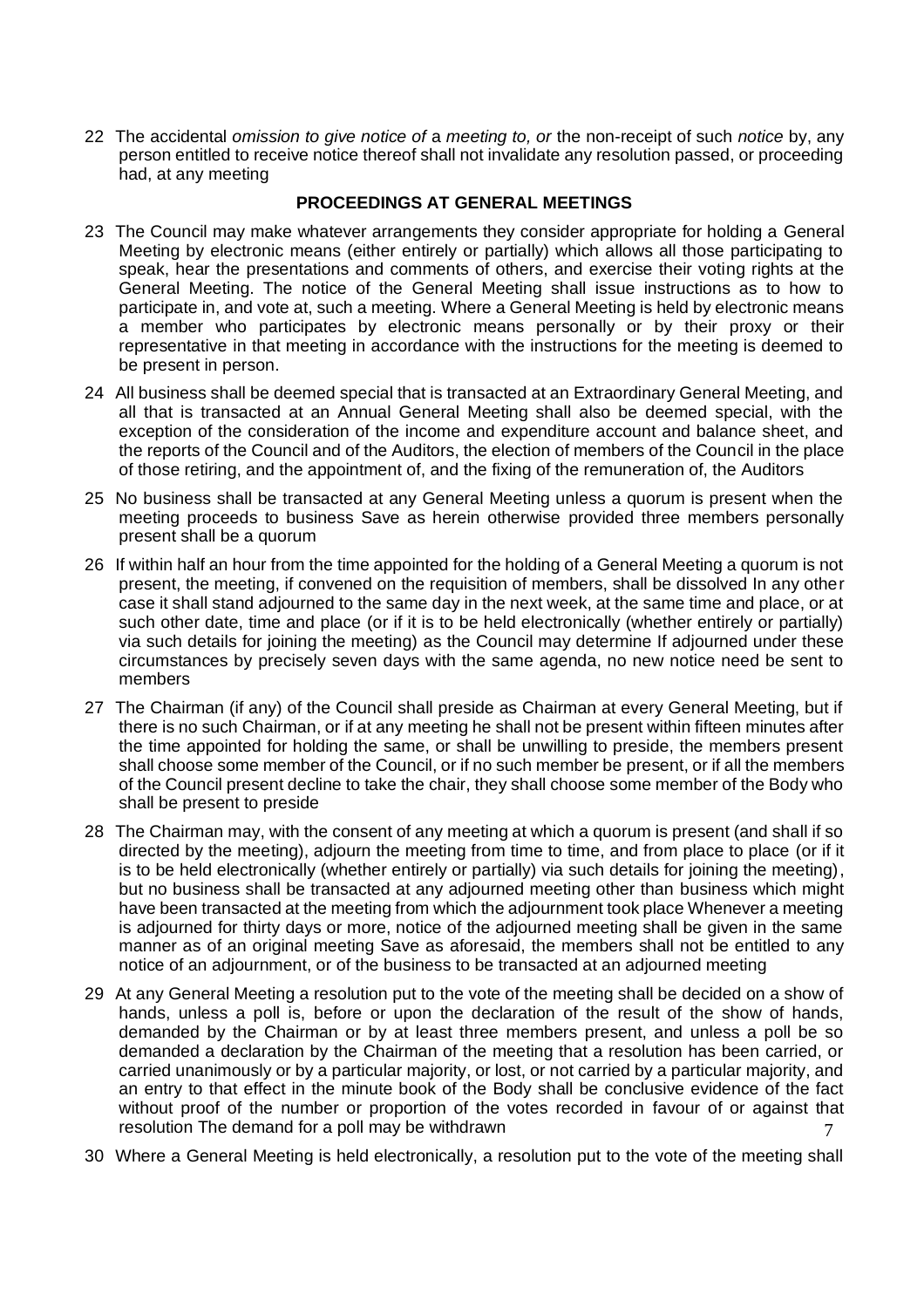be decided by a poll as demanded above and the notice of the General Meeting shall issue instructions as to how to a poll is conducted.

- 31 Subject to the provision of Article 21, if a poll be demanded in manner aforesaid, it shall be taken at such time and place (or if it is to be held electronically (whether entirely or partially) via such details for participating in the poll), and in such manner, as the Chairman of the meeting shall direct, and the result of the poll shall be deemed to be the resolution of the meeting at which the poll was demanded
- 32 No poll shall be demanded on the election of a Chairman of a meeting, or any question of adjournment
- 33 In the case of an equality of votes, whether on a show of hands or on a poll, the Chairman of the Meeting shall be entitled to cast a second vote
- 34 The demand for a poll shall not prevent the continuance of a meeting for the transaction of any business other than the question on which a poll has been demanded
- 35 Subject to the provisions of the Act a resolution in writing signed by all the members for the time being entitled to receive notice of and to attend and vote at General Meetings shall be as valid and effective as if it had been passed at a General Meeting of the Association duly convened and held

#### **VOTES OF MEMBERS**

- 36 Subject as hereinafter provided, every member shall have one vote
- 37 Save as herein expressly provided, no member other than a member duly registered and in good standing shall be entitled to vote on any question at any General Meeting
- 38 No objection shall be raised to the qualification of any voter except at the meeting or adjourned meeting at which the vote objected to is tendered, and every vote not disallowed at the meeting shall be valid Any objection made in due time shall be referred to the Chairman whose decision shall be final and conclusive

#### **COUNCIL**

39 Until otherwise determined by a General Meeting, the number of the members of the Council shall not be less than 3 nor more than 30 Elections shall be held annually according to procedures laid down in the Rules and Standing Orders However, the first members of the Council shall be appointed, and be as named in the Statement delivered to the Registrar of Companies at the time of registration

The Council may from time to time and at any time appoint any member of the Body as a member of the Council, either to fill a casual vacancy or by way of addition to the Council, provided that the prescribed maximum be not thereby exceeded Any member appointed to fill a casual vacancy shall serve the remainder of the uncompleted term Other persons appointed by Council shall retain office only until the next Annual General Meeting, but shall then be eligible for re-election Council may additionally appoint one or more independent persons, who are not members of the Body, as lay representatives (on such terms and for such periods as decided by the Council), they will count towards the prescribed maximum Except in the case of lay representatives, no person who is not a member of the Body shall in any circumstances be eligible to hold office as a member of the Council

40 The officers of the Body shall include the President, the Chairman of the Council, the Honorary Secretary, the Honorary Treasurer and such other offices as may be determined in General Meeting All officers shall be or become members of Council

#### **POWERS OF COUNCIL**

and preliminary and incidental to, the promotion, formation, establishment and registration of the 41 The business of the Body shall be managed by the Council, who may pay all such expenses of, Body as they think fit, and may exercise all such powers of the Body as are not required to be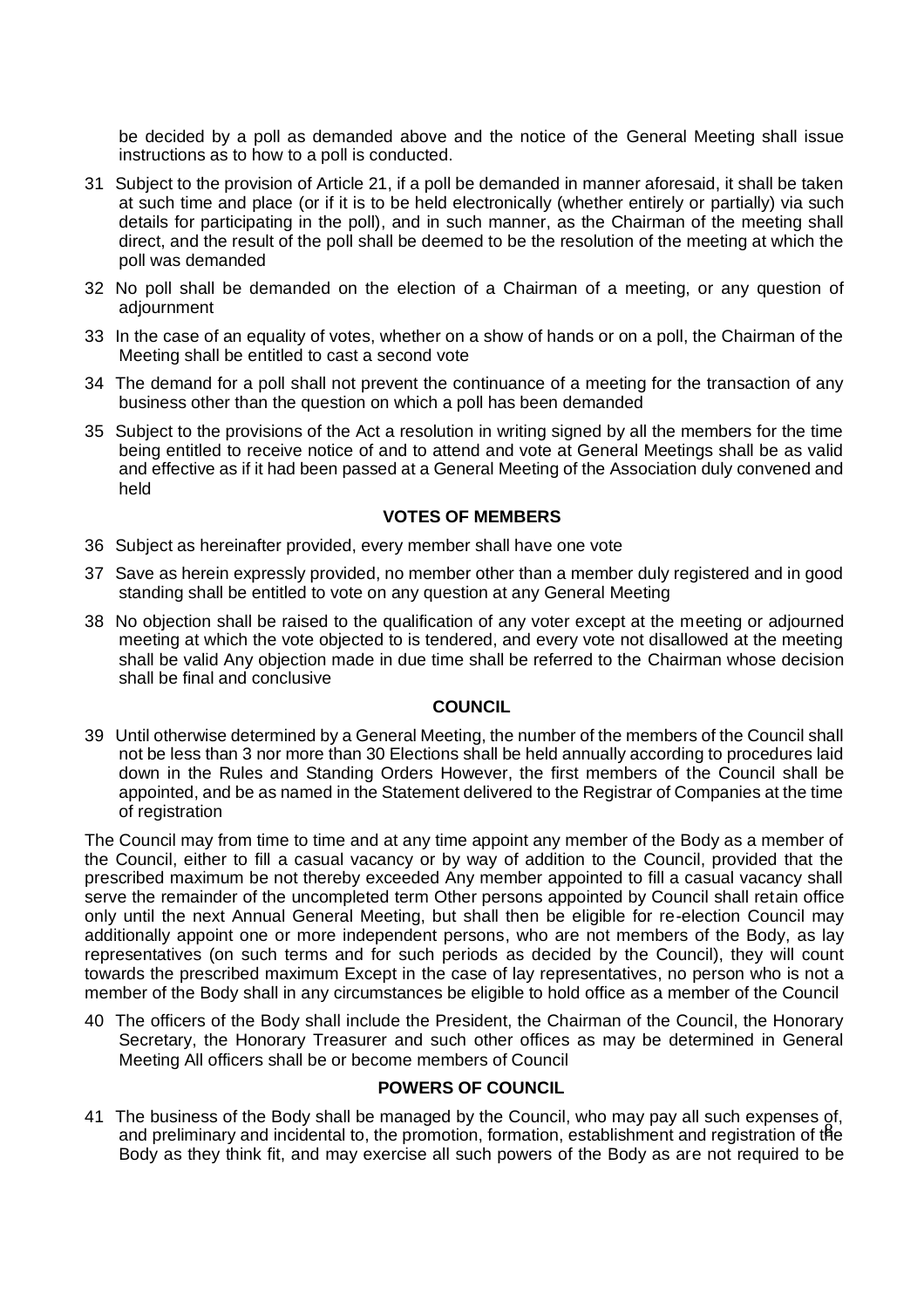done by the Body in General Meeting However, the Council shall be subject to the legitimate direction of members in General Meeting according to a majority vote although any such direction shall not invalidate any prior act of the Council which would have been valid if the direction had not been given

42 The members for the time being of the Council may act notwithstanding any vacancy in their body, provided always that in case the members of the Council shall at any time be or be reduced in number to less than the minimum number prescribed by or in accordance with the Articles, it shall be lawful for them to act as the Council for the purpose of admitting persons to membership of the Body, filling up vacancies in the Council, or of summoning a General Meeting, but not for any other purpose

# **SECRETARY**

43 The Secretary shall be appointed by the Council for such time at such remuneration and upon such conditions as they may think fit, and any Secretary so appointed may be removed by them so far as allowed by law The Council may from time to time by resolution appoint an assistant or deputy Secretary, and any person so appointed may act in place of the Secretary if there be no Secretary or no Secretary capable of acting

#### **THE COMMON SEAL**

44 The Body's common seal (if any) shall not be affixed to any instrument except by the authority of a resolution of the Council, and in the presence of at least two members of the Council and of the Secretary, and the said members and Secretary shall sign every instrument to which the common seal shall be so affixed in their presence, and in favour of any purchaser or person bona fide dealing with the Body such signatures shall be conclusive evidence of the fact that the common seal has been properly affixed

#### DISQUALIFICATION OF MEMBERS OF THE COUNCIL

- 45 The office of a member of the Council shall be vacated
	- a If he becomes bankrupt or makes any arrangement or composition with his creditors generally
	- b If he becomes of unsound mind
	- c If he ceases to be a member of the Body
	- d If by notice in writing to the Body he resigns his office and the Council accepts
	- e If he ceases to hold office by virtue of any provision of the Act or he becomes prohibited by law from being a Director of a Company

# **ROTATION OF MEMBERS OF COUNCIL**

- 46 At the first Annual General Meeting and at any Annual General Meeting to be held in any subsequent year, one-third of the members of the Council for the time being, or if their number is not a multiple of three then the number nearest to one-third, shall retire from office
- 47 The members of the Council to retire shall be those who have been longest in office since their last election or appointment As between members of equal seniority, the members to retire shall in the absence of agreement be selected from among them by lot The length of time a member has been in Office shall be computed from his last election or appointment A retiring member of the Council shall be eligible for re-election, subject to any general restrictions about rotation decided by General Meeting
- shall, if eligible and offering himself for re-election, be deemed to have been re-elected, unlessgat 48 The Body may, at the meeting at which a member of the Council retires in manner aforesaid, fill up the vacated office by electing or appointing a person thereto, and in default the retiring member such meeting it is expressly resolved not to fill such vacated office, or unless a resolution for the re-election of such member shall have been put to the meeting and lost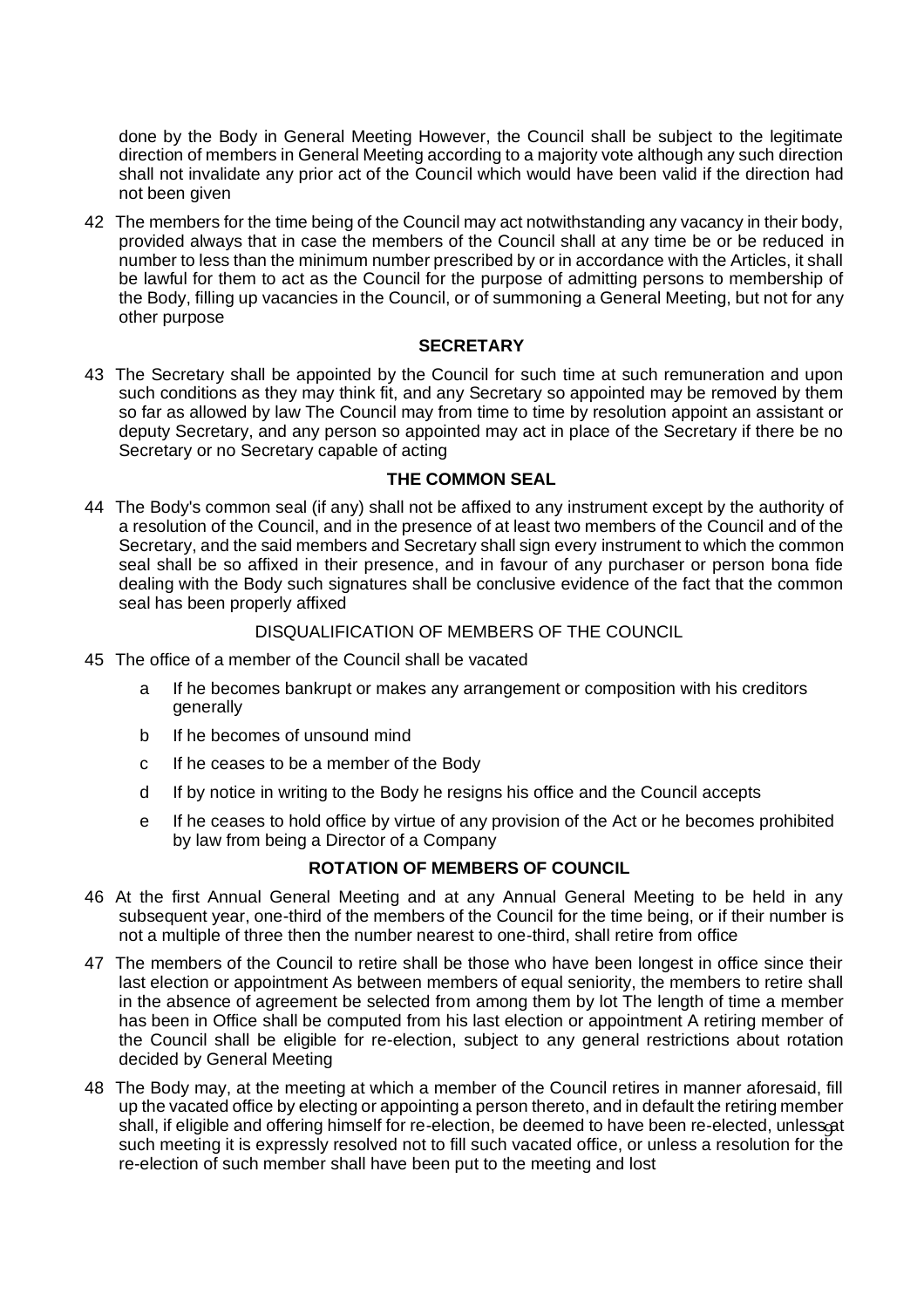- 49 No person shall be eligible for election or re-election to the Council unless he is validly proposed by a member of the Body in good standing The requirements for a valid nomination shall be as provided in the Rules of the Body including nomination in writing duly signed by the nominator and the nomination to be received by whatever date shall be identified as the closing date for nominations
- 50 The Body may from time to time in General Meeting increase or reduce the number of members of the Council, and determine in what rotation such increased or reduced number shall go out of office, and may make the appointments necessary for effecting any such changes
- 51 In addition, the Body may by Extraordinary Resolution remove any member of the Council before the expiration of his period of office, and may by an Ordinary Resolution appoint another qualified member in his stead, but any person so appointed shall retain his office so long only as the member in whose place he is appointed would have held the same if he had not been removed

# **PROCEEDINGS OF THE COUNCIL**

- 52 The Council may meet together for the despatch of business, adjourn and otherwise regulate their meetings, as they think fit, and determine the quorum necessary for the transaction of business Unless otherwise determined, three shall be a quorum Questions arising at any meeting shall be decided by a majority of votes In case of an equality of votes the Chairman shall have a second or casting vote A meeting of the Council at which a quorum is present shall be competent to exercise all the authorities, powers and discretions by or under the Rules or Standing Orders of the Body for the time being vested in the Council generally
- 53 Council meetings shall be convened by the Secretary on the instructions of the Council or any three members thereof and all persons entitled to participate shall be given due notice Subject to the specific or general approval of the Chair for the time being, one or more or all Council members may participate in Council meetings through video- or teleconferencing provided they can hear and be heard comprehensively throughout the time they are so participating A person so participating shall be deemed to be present in person at the meeting and shall be entitled to vote and be counted in a quorum accordingly.
- 54 The Council shall from time to time elect a Chairman who shall be entitled to preside at all meetings of the Council at which he shall be present, and may determine for what period he is to hold office, but if no such Chairman be present within five minutes after the time appointed for holding the meeting and willing to preside, the members of the Council present shall choose one of their number to be Chairman of the meeting
- 55 Council shall make provision in the Rules for the appointment of other Honorary Officers and mam committee chairmen, in addition to the Chairman, together with their terms of office and responsibilities All Honorary Officers and main committee chairmen shall be or become members of Council The Rules shall also provide for Council, in its absolute discretion, to appoint a President and one or more Vice Presidents No vacancy in any such appointments, including Honorary Officers, shall invalidate any act of the Council
- 56 The Council may delegate any of their powers to committees consisting of such member or members of the Council as they think fit, and any committee so formed shall, in the exercise of the powers so delegated, conform to any regulations imposed on it by the Council, through Rules, Standing Orders or otherwise
- 57 All acts bona fide done by any meeting of the Council or any committee of the Council, or by any person acting as a member of the Council, shall, notwithstanding it be afterwards discovered that there was some defect in the appointment or continuance in office of any such member or person acting as aforesaid, or that they or any of them were disqualified, be as valid as if every such person had been duly appointed or had duly continued in office and was qualified to be a member of the Council
- 58 A Council or committee member must declare any personal interest of any kind (including, but not limited to, an affiliation, employment or financial interest) in any specific or general matter under

10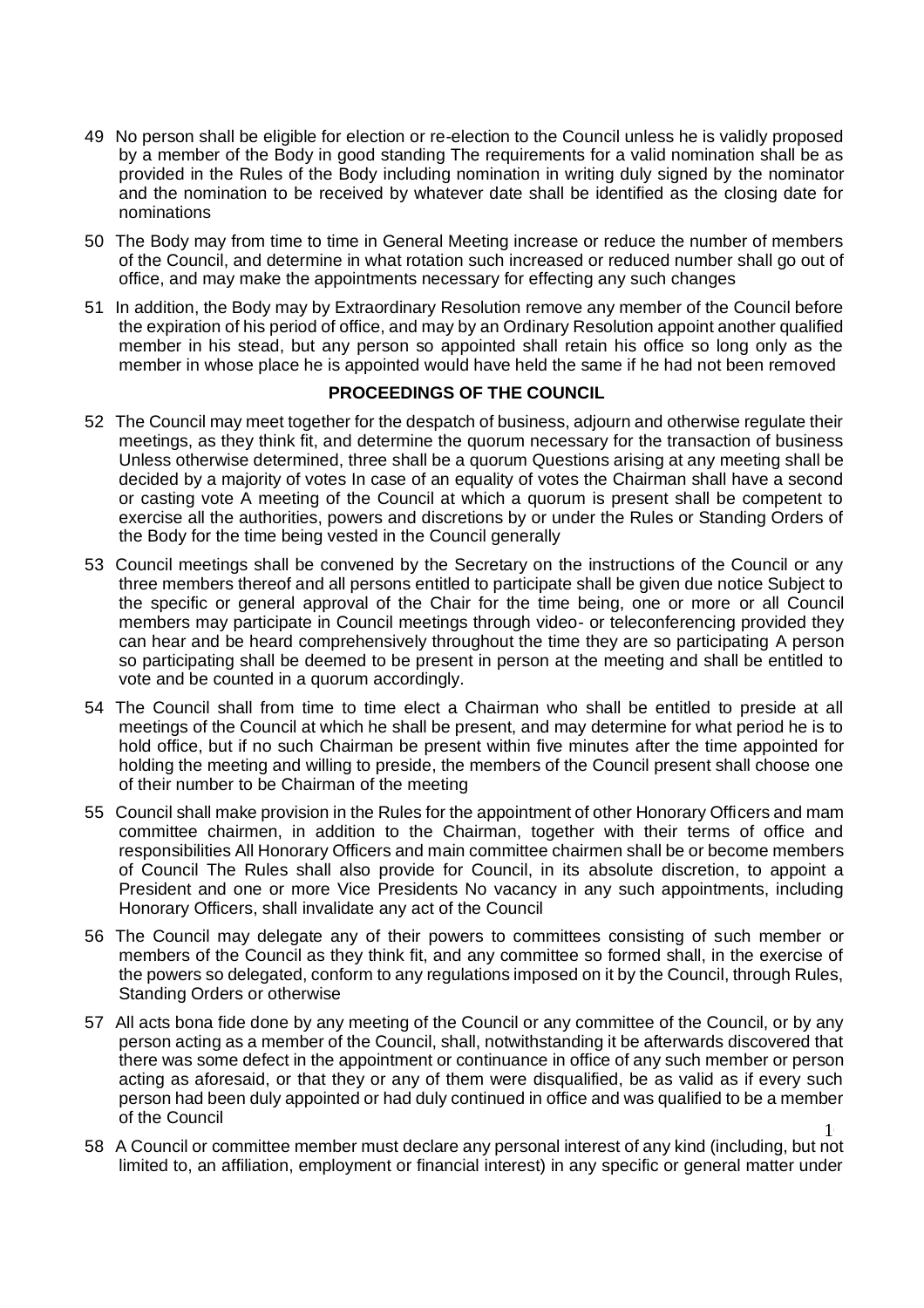consideration by the Council, a General Meeting or a Committee, and shall absent himself from any discussion, correspondence or decision (whether at a Council, Committee or General meeting or otherwise) on such matters

- 59 The Council shall cause proper records to be kept and retained safely of all Written Resolutions, of all appointments of officers, made by the Council, and of minutes of the proceedings of all Council, General and committee meetings, and all business transacted at such meetings Any such record purporting to be signed by the Chairman of such meeting, or by the Chairman of the next succeeding meeting, or by a Director or by the Secretary shall be conclusive evidence of the proceedings concerned
- 60 A resolution in writing signed by all the members for the time being of the Council or of any committee of the Council who are entitled to receive notice of a meeting of the Council or of such committee shall be as valid and effectual as if it had been passed at a meeting of the Council or of such committee duly convened and constituted

# **ACCOUNTS**

- 61 The Council shall cause accounting records to be kept in accordance with the requirements of the Act
- 62 The accounting records shall be kept at the Office or, subject to the provisions of the Act, at such other place or places as the Council shall think fit, and shall always be open to the inspection of the officers of the Body
- 63 The Council shall from time to time determine whether and to what extent and at what times and places and under what conditions or regulations the accounting records of the Body and any of them shall be open to the inspection of members not being officers of the Body, and no member (not being an officer) shall have any right of inspecting any accounting records or other book or document of the Body except as conferred by statute or authorised by the Council or by the Body in General Meeting
- 64 The Council shall from time to time cause to be prepared such income and expenditure accounts, balance sheets and reports as are required The Council shall send a copy of the annual accounts together with a copy of the Council's report for that financial year and a copy of the Auditors report on those accounts to the Auditors and to every person entitled to receive the same not less than 21 days before the date of the meeting at which those documents are to be laid in accordance with section 241 of the Act, or, where there is in force an election by Elective Resolution to dispense with the laying of accounts and report, not less than 28 days before the end of the period allowed for laying and delivering the same

# **AUDIT OR EXAMINATION**

- 65 Once at least in every year the accounts of the Body shall be audited or examined and the correctness of the income and expenditure account and balance sheet ascertained by a properly qualified Auditor or Examiner
- 66 Auditors or examiners shall be appointed and their duties regulated in accordance with the provisions of the Act, the members of the Council being treated for all purposes as the Directors mentioned in those provisions

# **NOTICES**

- 67 A notice may be served by the Body upon any member, either personally or by sending it through the post in a prepaid letter, or by electronic mail addressed to such member at his registered address as appearing in the Register of members
- 11 68 Any member described in the Register of members by an address not within the United Kingdom shall be entitled to have notices sent, but not within the dates prescribed by the articles
- 69 Any notice to a UK address shall be deemed to have been served on the day following that on which the letter containing the same is sent, and in proving such service it shall be sufficient to